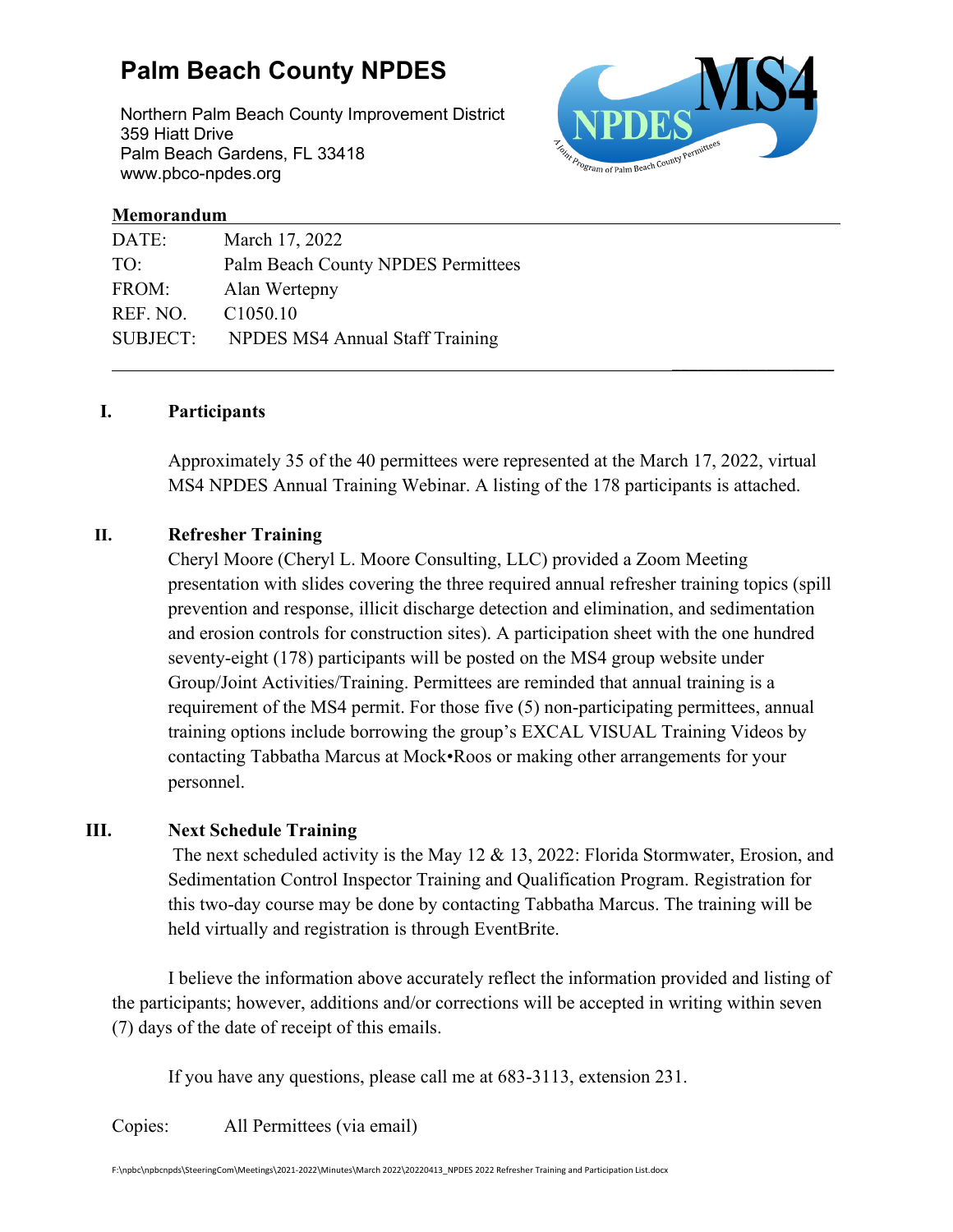| Order#    | <b>Check-In</b> | <b>First Name</b>   | <b>Last Name</b> | <b>Job Title</b>                           | Company                                            |
|-----------|-----------------|---------------------|------------------|--------------------------------------------|----------------------------------------------------|
| 317220001 | X               | <b>KAREN</b>        | <b>BRANDON</b>   | Associate VP                               | <b>AECOM</b>                                       |
| 317220002 | x               | Courtney            | Marshall         | Project Engineer                           | Baxter & Woodman, Inc.                             |
| 317220003 | Χ               | Juan                | Cuesta           | Staff Engineer                             | City of Boynton Beach                              |
| 317220004 | X               | Garcia              | Eduardo          | Engineer                                   | City of Boynton Beach                              |
| 317220005 | X               | Jose                | Huertas          | Senior Engineer                            | City of Boynton Beach                              |
| 317220006 | X               | Angela              | Prymas           | Senior Engineer                            | City of Boynton Beach                              |
| 317220007 | X               | Brandon             | Eckenwiler       |                                            | City of Boynton Beach Utilities                    |
| 317220008 | X               | Milot               | Emile            |                                            | City of Boynton Beach Utilities                    |
| 317220009 | X               | Eduardo             | Garcia           |                                            | City of Boynton Beach Utilities                    |
| 317220010 | Χ               | lan                 | Gayle            |                                            | City of Boynton Beach Utilities                    |
| 317220011 | X               | <b>Bryan</b>        | Heller           |                                            | City of Boynton Beach Utilities                    |
| 317220012 | X               | Reginald            | Jonas            |                                            | City of Boynton Beach Utilities                    |
| 317220013 | X               | Joel                | Lacroze          |                                            | City of Boynton Beach Utilities                    |
| 317220014 | X               | Grg                 | Owens            |                                            | City of Boynton Beach Utilities                    |
| 317220015 | Χ               | Christopher Roschek |                  |                                            | City of Boynton Beach Utilities                    |
| 317220017 | X               | David               | Freed            | Code Enforcement Officer                   | City of Delray Beach                               |
| 317220019 | X               | Jude                | LeConte II       | Code Enforcement                           | City Of Delray Beach                               |
| 317220022 | X               | <b>Steve</b>        | Harnois          | Crewleader                                 | City of Greenacres                                 |
| 317220023 | X               | Wyman               | Scott            | Roads & Drainage Supervisor                | City of Greenacres                                 |
| 317220024 | X               | Scott               | Wood             | Building Official/ Floodplain Manager      | City of Greenacres                                 |
| 317220025 | X               | Russell             | Asbell           | Storm Utility Service Worker               | City of Lake Worth Beach                           |
| 317220026 | X               | Judith              | Love             | Water Sewer Storm Administrator            | City of Lake Worth Beach                           |
| 317220028 | X               | Oudan               | Kallicharan      | storm water utility service worker         | City of Lake Worth Beach                           |
| 317220030 | X               | Peter               | <b>Buchanan</b>  | <b>Engineering Inspector</b>               | City of Palm Beach Gardens                         |
| 317220031 | X               | <b>Marcus</b>       | Dingers          | <b>Crew Chief</b>                          | City of Palm Beach Gardens                         |
| 317220032 | X               | Kathy               | Gilbert          | Deputy City Engineer                       | City of Palm Beach Gardens                         |
| 317220033 | X               | <b>CHAUNCEY</b>     | <b>MATHIS</b>    | <b>Stormwater Crew Chief</b>               | City of Palm Beach Gardens                         |
| 317220034 | X               | Michael             | Morrow           | <b>Operations Director, Engineer</b>       | City of Palm Beach Gardens                         |
| 317220035 | X               | Daniel              | Widdick          | Manager Streets & Stormwater               | City of Palm Beach Gardens                         |
| 317220036 | X               | Cory                | Wilder           | <b>Director of Public Services</b>         | <b>City of Palm Beach Gardens</b>                  |
| 317220037 | X               | J.R.                | Evans            | Director                                   | City of Palm Beach Gardens - Neighborhood Services |
| 317220038 | Χ               | Sedrick             | Clarke           | <b>Operations Manager</b>                  | City Of Riviera Beach                              |
| 317220039 | X               | gabriel             | horta            | city of south bay                          | city of south bay                                  |
| 317220040 | Χ               | edgar               | kerr             | pubic works director                       | city of south bay                                  |
| 317220041 | X               | caroline            | larris           | <b>Code Enforcement Assistant</b>          | City of south bay                                  |
| 317220042 | X               | Tittiana            |                  | weatherspoon Code Enforcement Officer      | City of South Bay                                  |
| 317220043 | X               | Leon                | Nugent           | <b>Public Works</b>                        | City of south bay                                  |
| 317220044 | X               | Jason               | Teele            | <b>Public Works</b>                        | City of south bay                                  |
| 317220045 | X               | Marion              | Mann             | Public Works                               | City of south bay                                  |
| 317220046 | X               | <b>Hugh</b>         | Moore            | <b>Public Works</b>                        | City of south bay                                  |
| 317220047 | X               | Hans                | Erie             | <b>Engineering Construction Supervisor</b> | City of West Palm Beach                            |
| 317220048 | Χ               | Jerome              | Simmonds         | <b>Construction Coordinator</b>            | City of West Palm Beach                            |
| 317220049 | X               | Christopher         | Jackson          | <b>Environmental Compliance Specialist</b> | City of West Palm Beach                            |
| 317220050 | X               | Rick                | Rossano          | Senior Project Coordinator                 | City of West Palm Beach - Engineering Services     |
| 317220051 | X               | Thomas              | Graham           | <b>Construction Coordinator</b>            | City of WPB                                        |
| 317220052 | X               | Jack                | Horniman         | Consultant                                 | Cloud Lake, Glen Ridge, Riveria                    |

### Palm Beach County MS4 NPDES Annual Training Webinar**March 17, 2022 List of Participants**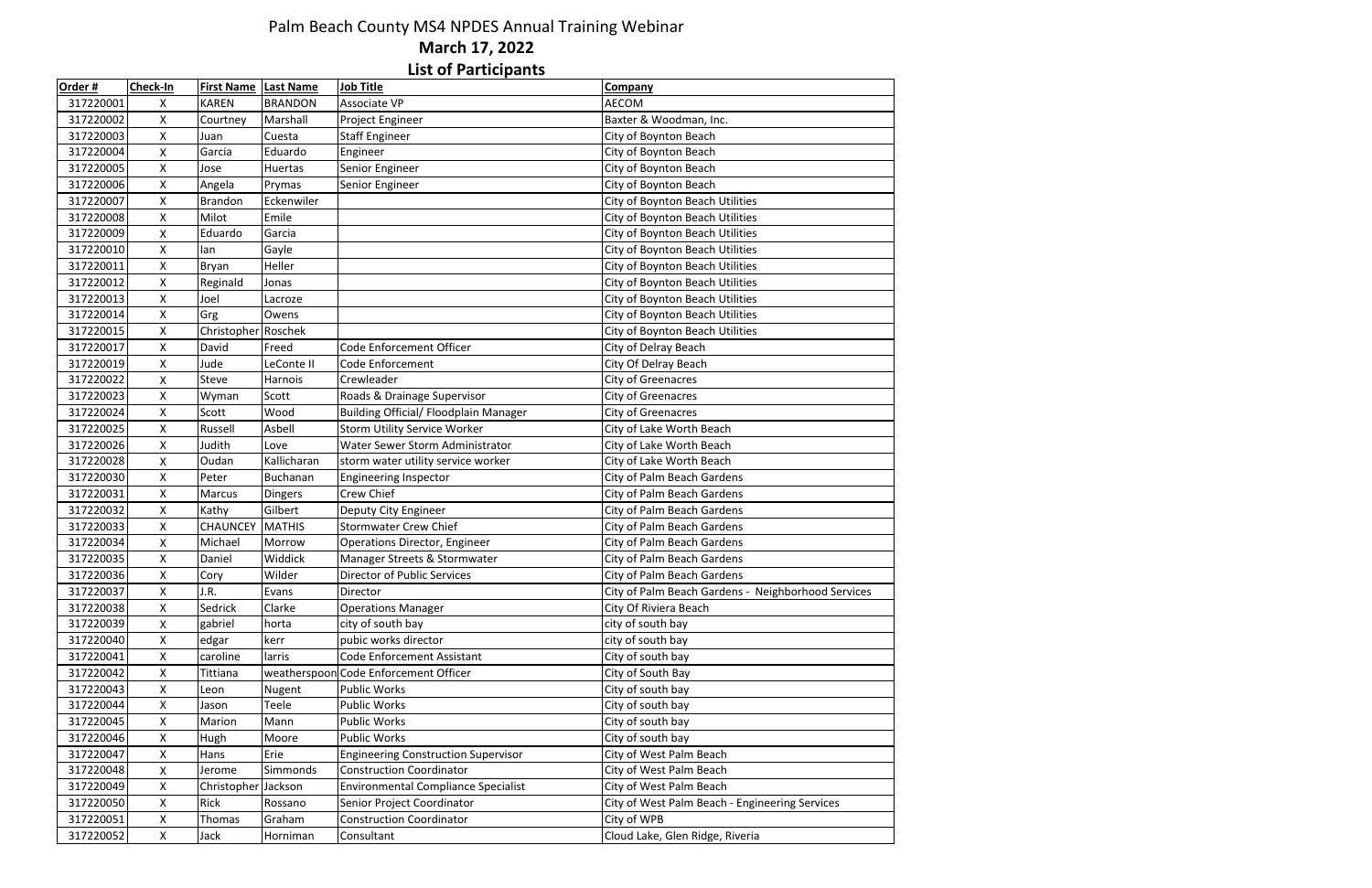| 317220053 | X                  | Kimberli              | Kile            | Project Manager-Rep for Ocean Ridge and Manalap Engenuity Group, Inc. |                                                      |
|-----------|--------------------|-----------------------|-----------------|-----------------------------------------------------------------------|------------------------------------------------------|
| 317220054 | X                  | Julia                 | Buscarnera      | Student Intern                                                        | <b>ERM</b>                                           |
| 317220056 | $\pmb{\mathsf{X}}$ | Robert                | Schultz         | Lieutenant                                                            | Jupiter Inlet Colony Police Department               |
| 317220057 | X                  | Sam                   | Graybill        | Civil Engineer                                                        | Kimley-Horn                                          |
| 317220058 | $\mathsf{X}$       | Kevin                 | Lucas           |                                                                       | Kimley-Horn                                          |
| 317220059 | X                  | Lauren                | Smith           | Civil Engineer                                                        | Kimley-Horn                                          |
| 317220060 | X                  | Anne                  | Capelli         | Sr. Project Manager                                                   | Mock Roos                                            |
| 317220061 | X                  | Tabbatha              | <b>Marcus</b>   | Administrative Technician                                             | Mock Roos & Associates                               |
| 317220062 | X                  | Cristen               | Ettorre         | <b>Administrative Assistant</b>                                       | Mock, Roos & Associates                              |
| 317220064 | X                  | Ken                   | Roundtree       | Director of Operations                                                | Northern Palm Beach County Improvement District      |
| 317220065 | X                  | Greg                  | Sale            | operations supervisor                                                 | Northern Palm Beach County Improvement District      |
| 317220066 | X                  | Jorge                 | Santos          | <b>Operations Maintenance Manager</b>                                 | Northern Palm Beach County Improvement District      |
| 317220067 | X                  | Sal                   | Corrias         |                                                                       | <b>NPBCID</b>                                        |
| 317220068 | $\mathsf{X}$       | Randy                 | <b>Cross</b>    | <b>Operations Manager</b>                                             | <b>NPBCID</b>                                        |
| 317220069 | $\pmb{\times}$     | ross                  | keith           | telemetry analyst                                                     | npbcid                                               |
| 317220070 | $\mathsf{X}$       | Jared                 | kneiss          | Programs & Facilities Maintenance Administrator                       | <b>NPBCID</b>                                        |
| 317220071 | $\mathsf{X}$       | Matthew               | Lee             | Storm water tech.                                                     | <b>NPBCID</b>                                        |
| 317220073 | X                  | Aleah                 | Ardelean        | <b>Environmental Analyst</b>                                          | Palm Beach County                                    |
| 317220074 | $\mathsf{X}$       | Robert                | Dunker          | Supervisor                                                            | Palm Beach County                                    |
| 317220075 | X                  | Jeff                  | Peterson        | Crew Chief                                                            | Palm Beach County                                    |
| 317220076 | $\mathsf{X}$       | Patrick               | Wille           | <b>NPDES Program Supervisor</b>                                       | Palm Beach County                                    |
| 317220077 | X                  | Armando               | Vazquez         | Supervisor                                                            | Palm Beach County                                    |
| 317220078 | X                  | TeChaunta             | Richardson      | <b>Environmental Analyst</b>                                          | Palm Beach County Board of County Commissioners      |
| 317220079 | X                  | Keri                  | Smith           | <b>Sr. Environmental Analyst</b>                                      | Palm Beach County Board of County Commissioners      |
| 317220080 | $\pmb{\mathsf{X}}$ | Jorge                 | Garcia          | Environmentalist                                                      | Palm Beach County Board of County Commissioners ERM  |
| 317220081 | $\mathsf{X}$       | Caroline              | Bengtson        | Manager/Landscape Architect                                           | Palm Beach County Engineering & Public Works, Dept.  |
| 317220082 | X                  | Will                  | Carey           | Special Projects Coordinator                                          | Palm Beach County Engineering & Public Works, Dept.  |
| 317220083 | X                  | SHIVANNI              | <b>SINGH</b>    | <b>ENVIRONMENTALIST 1</b>                                             | Palm Beach County Environmental Resources Management |
| 317220084 | X                  | Christopher Burroughs |                 | Hydrogeologist                                                        | Palm Beach County ERM                                |
| 317220085 | X                  | <b>Bonnie</b>         | Finneran        |                                                                       | Palm Beach County ERM                                |
| 317220086 | X                  | Rey                   | Garcia          |                                                                       | Palm Beach County ERM                                |
| 317220088 | X                  | Jose                  | Gonzalez        | PW Crew Chief                                                         | PBC Engineering Public Works Road & Bridge           |
| 317220089 | $\mathsf{X}$       | Cody                  | Hayes           | <b>Stormwater Supervisor</b>                                          | PBC Engineering Public Works Road & Bridge           |
| 317220090 | X                  | Lenworth              | Johnson         | PW Supervisor                                                         | PBC Engineering Public Works Road & Bridge           |
| 317220093 | X                  | Joseph                | Johnson         | chief plans examiner                                                  | PBG                                                  |
| 317220094 | $\mathsf{X}$       | Jay                   | McKee           | inspector                                                             | PBG                                                  |
| 317220096 | X                  | Phillip               | Rowe            | Engineer                                                              | Simmons & White, Inc.                                |
| 317220097 | X                  | paul                  | buri            | Senior project manager                                                | Simmons And White inc                                |
| 317220098 | X                  | Arie                  | Raz             | Operator                                                              | South Indian River Water Control District            |
| 317220099 | X                  | Laurent               | Vancott         | President                                                             | Southern Design Group Inc                            |
| 317220100 | $\pmb{\mathsf{X}}$ | Jay                   | Foy             | President                                                             | StormwaterJ Engineering, Inc.                        |
| 317220101 | X                  | Rubenson              | Dejadin         | Code Enforcement Officer                                              | The City of Delray Beach                             |
| 317220102 | X                  | Richard               | Roth            | Project Manager                                                       | The City of Palm Beach Gardens                       |
| 317220103 | X                  | Curtis                | Darr            | IS Specialist                                                         | The Village of Royal Palm Beach                      |
| 317220104 | X                  | <b>DOROTHY</b>        | <b>GRAVELIN</b> | <b>Town Clerk</b>                                                     | Town of Cloud Lake                                   |
| 317220105 | X                  | Pasquale              | Roman           | Public works Director                                                 | Town of Highland Beach                               |
| 317220106 | $\mathsf{X}$       | Geoff                 | Small           | Utilities Forman                                                      | Town of Highland Beach                               |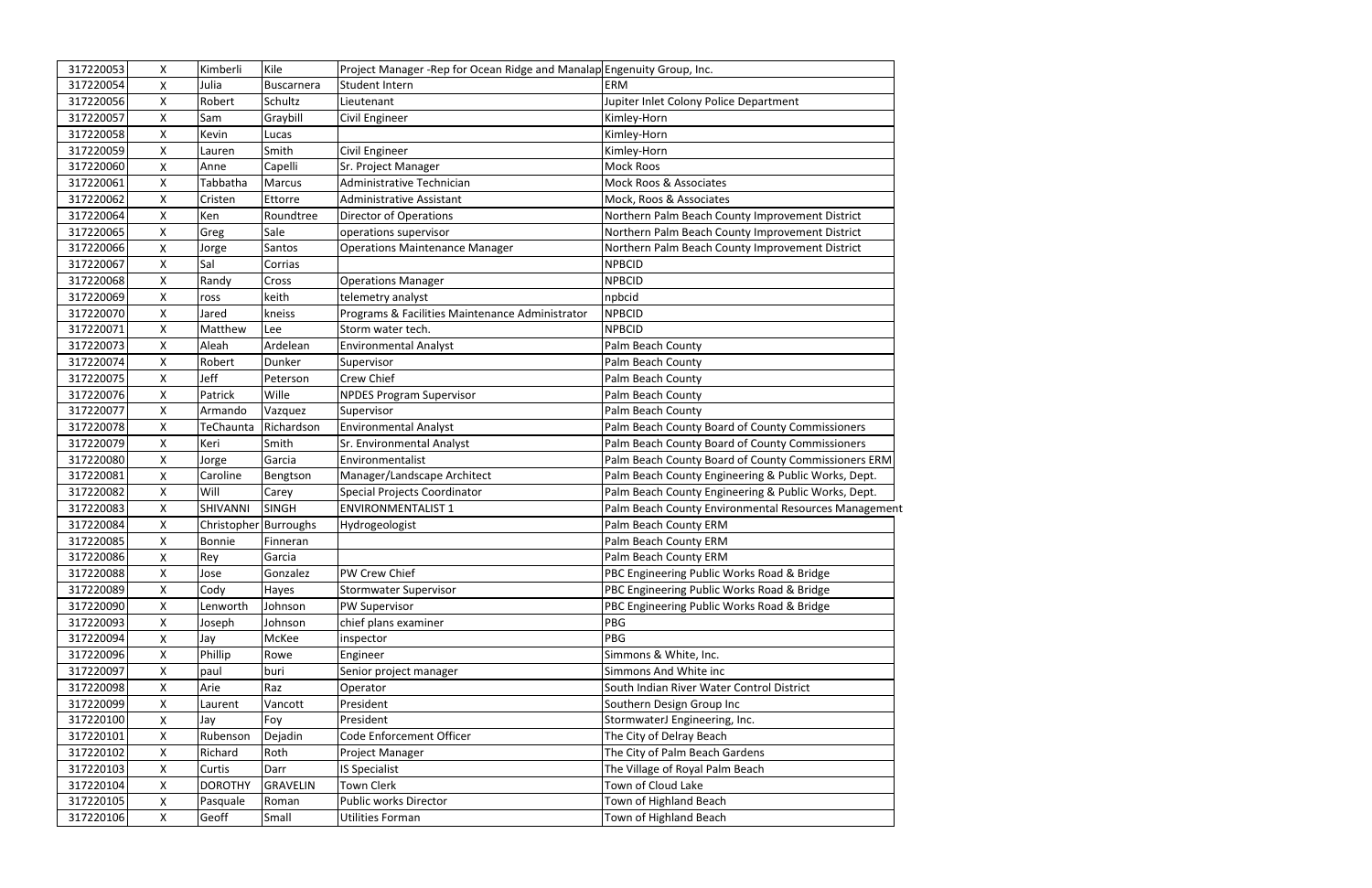| 317220107 | $\mathsf{X}$ | Richard   | Dean          |                                         | Town of Juno Beach                         |
|-----------|--------------|-----------|---------------|-----------------------------------------|--------------------------------------------|
| 317220108 | X            | Anthony   | Meriano       |                                         | Town of Juno Beach                         |
| 317220109 | X            | Marty     | Rybczyk       |                                         | Town of Juno Beach                         |
| 317220110 | X            | Steven    | Hallock       | Deputy Director of Public Works         | Town of Juno Beach, FL                     |
| 317220111 | X            | Jeremiah  | <b>Brown</b>  | <b>Utilities Tech</b>                   | Town of Lake Clarke Shores                 |
| 317220112 | $\mathsf{X}$ | Robert    | Paulin        | Utilities Tech.                         | Town of Lake Clarke Shores                 |
| 317220113 | X            | Edward    | Svida         | Utilities Tech.                         | Town of Lake Clarke Shores                 |
| 317220115 | X            | Howard H. | <b>Butts</b>  |                                         | Town of Lake Park                          |
| 317220116 | X            | James     | <b>DuBois</b> |                                         | Town of Lake Park                          |
| 317220117 | X            | Peter     | <b>Mikes</b>  |                                         | Town of Lake Park                          |
| 317220118 | $\mathsf{X}$ | Verdree   | Patterson     |                                         | Town of Lake Park                          |
| 317220119 | X            | William   | Polykronis    |                                         | Town of Lake Park                          |
| 317220120 | X            | James     | Skrandel      |                                         | Town of Lake Park                          |
| 317220121 | $\mathsf{X}$ | john      | wylie         | Storm Water Infrastructure Manager      | Town of Lake Park                          |
| 317220122 | X            | Paula     | Leblanc       | <b>Executive Assistant</b>              | Town of Lake Park - Public Works           |
| 317220123 | X            | Paul      | Burgoon       |                                         | Town of Palm Beach                         |
| 317220124 | X            | Will      | Campbell      | Water Resource Tech I                   | Town of Palm Beach                         |
| 317220125 | $\mathsf{X}$ | Richard   | Caraballo     |                                         | Town of Palm Beach                         |
| 317220126 | $\mathsf{X}$ | Paul      | Colby         |                                         | Town of Palm Beach                         |
| 317220127 | X            | Jeff      | Coleman       | Water Resource Manager                  | Town of Palm Beach                         |
| 317220128 | X            | Threvord  | Cuthbert      | <b>Water Resource Tech I</b>            | Town of Palm Beach                         |
| 317220129 | X            | Jason     | Debrincat     |                                         | Town of Palm Beach                         |
| 317220130 | $\mathsf{X}$ | Jessica   | Dyett         |                                         | Town of Palm Beach                         |
| 317220131 | X            | George    | Goatly        | Water Resource Tech I                   | Town of Palm Beach                         |
| 317220132 | $\mathsf{X}$ | AJ        | Howell        | Water Resource Tech I                   | Town of Palm Beach                         |
| 317220133 | X            | Mark      | Loree         |                                         | Town of Palm Beach                         |
| 317220134 | X            | Aaron     | Mellon        | Water Resource Tech II                  | Town of Palm Beach                         |
| 317220135 | $\mathsf{X}$ | Tony      | Petaca        | Water Resource Tech II                  | Town of Palm Beach                         |
| 317220136 | X            | Joseph    | Pitti         |                                         | Town of Palm Beach                         |
| 317220137 | X            | Chet      | Purves        |                                         | Town of Palm Beach                         |
| 317220138 | X            | Brandon   | Reilly        | <b>Water Resource Tech I</b>            | Town of Palm Beach                         |
| 317220139 | X            | Hugo      | Rivero        | Water Resource Tech I                   | Town of Palm Beach                         |
| 317220140 | X            | Josh      | Stewart       | Water Resource Tech II                  | Town of Palm Beach                         |
| 317220141 | X            | Patricia  | Strayer       |                                         | Town of Palm Beach                         |
| 317220142 | X            | Gervin    | Turnbull      | Water Resource Tech II                  | Town of Palm Beach                         |
| 317220143 | X            | Robert    | Weber         | Coastal Program Manager                 | Town of Palm Beach                         |
| 317220144 | X            | Reggie    | Williams      | <b>Water Resource Supervisor</b>        | Town of Palm Beach                         |
| 317220145 | X            | Chris     | Wilson        | Water Resource Tech I                   | Town of Palm Beach                         |
| 317220146 | X            | Chad      | Girard        | <b>Assistant Public Works Director</b>  | Village of North Palm Beach                |
| 317220147 | X            | Kenneth   | Hern          | <b>Streets &amp; Stormwater Manager</b> | Village of North Palm Beach - Public Works |
| 317220148 | X            | Angela    | Thul          | Stormwater coordinator                  | Village of Palm Springs                    |
| 317220149 | $\mathsf{X}$ | Jamall    | Bens          |                                         | Village of Royal Palm Beach                |
| 317220150 | X            | Robert    | Besaw         |                                         | Village of Royal Palm Beach                |
| 317220151 | X            | Michael   | Cheatham      |                                         | Village of Royal Palm Beach                |
| 317220152 | X            | Germax    | Desinard      |                                         | Village of Royal Palm Beach                |
| 317220153 | X            | Adamo     | DiSisto       | Project Engineer                        | Village of Royal Palm Beach                |
| 317220154 | $\mathsf{X}$ | Julio     | Duenas        |                                         | Village of Royal Palm Beach                |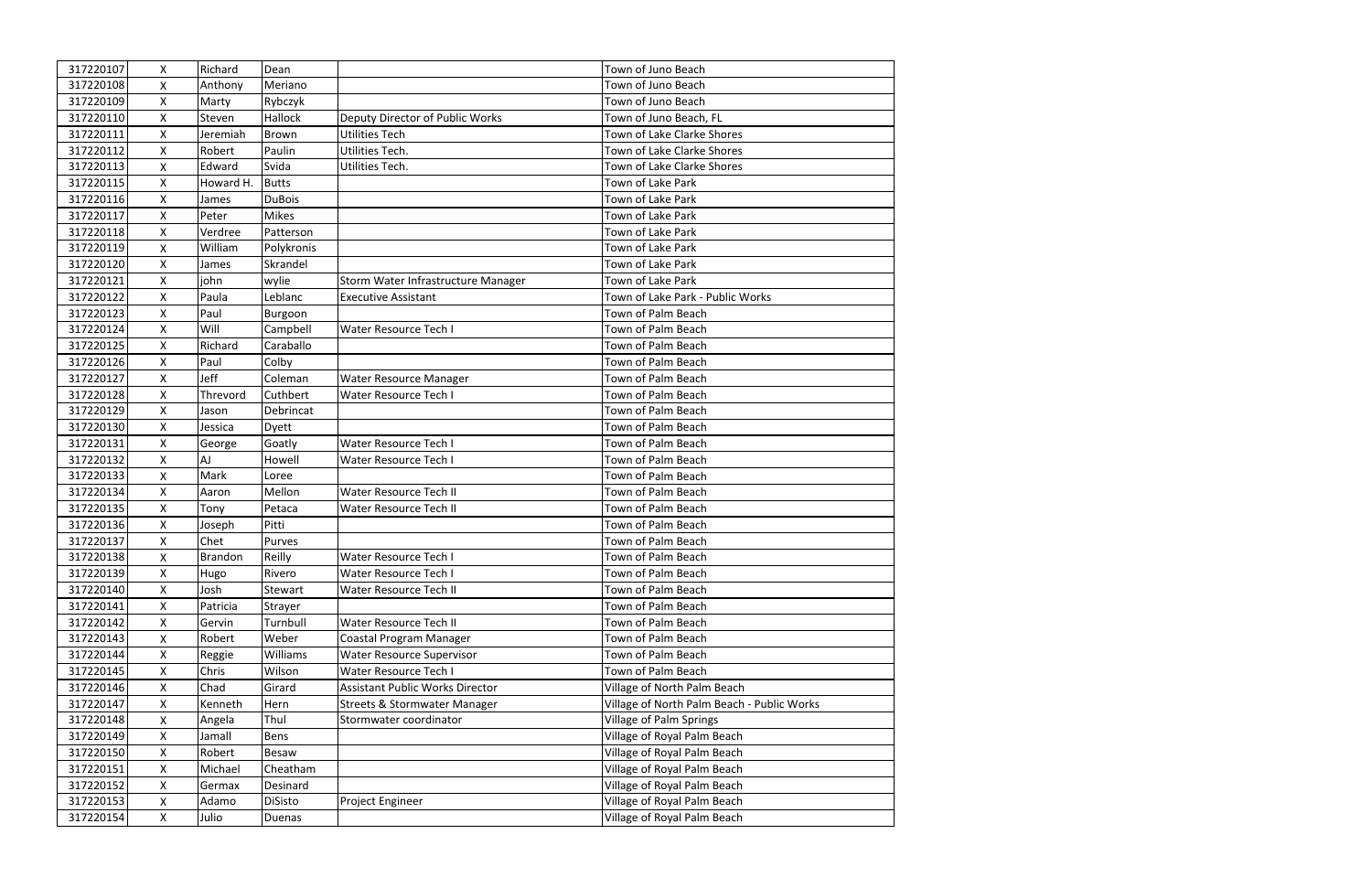| 317220155 | X                  | Arthur       | Falk           |                                     | Village of Royal Palm Beach              |
|-----------|--------------------|--------------|----------------|-------------------------------------|------------------------------------------|
| 317220156 | X                  | Shan         | Frogel         |                                     | Village of Royal Palm Beach              |
| 317220157 | X                  | Victor       | Garza          |                                     | Village of Royal Palm Beach              |
| 317220158 | X                  | Victoriano   | Garza Jr.      |                                     | Village of Royal Palm Beach              |
| 317220159 | X                  | Anthony      | James          |                                     | Village of Royal Palm Beach              |
| 317220160 | Χ                  | Robert       | Lovetre        |                                     | Village of Royal Palm Beach              |
| 317220161 | X                  | Merson       | Malivert       |                                     | Village of Royal Palm Beach              |
| 317220162 | X                  | Gavin        | Moore          |                                     | Village of Royal Palm Beach              |
| 317220163 | X                  | Johnathan    | Moorer         |                                     | Village of Royal Palm Beach              |
| 317220164 | X                  | Bryan        | <b>Myers</b>   |                                     | Village of Royal Palm Beach              |
| 317220165 | X                  | Ernest       | Richardson     |                                     | Village of Royal Palm Beach              |
| 317220166 | X                  | Ernest       | Richardson     |                                     | Village of Royal Palm Beach              |
| 317220167 | X                  | David        | Samwalt        |                                     | Village of Royal Palm Beach              |
| 317220168 | $\pmb{\mathsf{X}}$ | Tom          | Sarrasin       |                                     | Village of Royal Palm Beach              |
| 317220169 | $\mathsf{x}$       | Richard      | Simmons        |                                     | Village of Royal Palm Beach              |
| 317220171 | X                  | Michelle     | <b>Diaz</b>    | <b>Project Management Assistant</b> | Village of Wellington                    |
| 317220172 | X                  | Lisa         | Nance          | Administrative Coordinator          | Village of Wellington                    |
| 317220173 | X                  | Doris        | <b>Bainter</b> |                                     | City of Palm Beach Gardens               |
| 317220174 | X                  | Michael      | Dillon         |                                     | Sout Indian River Water Control District |
| 317220175 | X                  | Tremaine     | Johnson        |                                     |                                          |
| 317220176 | X                  | Paul         | Lauth          |                                     |                                          |
| 317220177 | $\mathsf{x}$       | <b>Brett</b> | Leone          |                                     | City of Palm Beach Gardens               |
| 317220178 | X                  | Samuel       | Pruitt         |                                     | Jupiter Inlet Colony                     |
| 317220179 | X                  | G            | Shafer         |                                     | <b>Indian Trail</b>                      |
| 317220180 | X                  | Ivan         | Vasquez        |                                     |                                          |
| 317220181 | X                  | Alan         | Wertepny       |                                     |                                          |